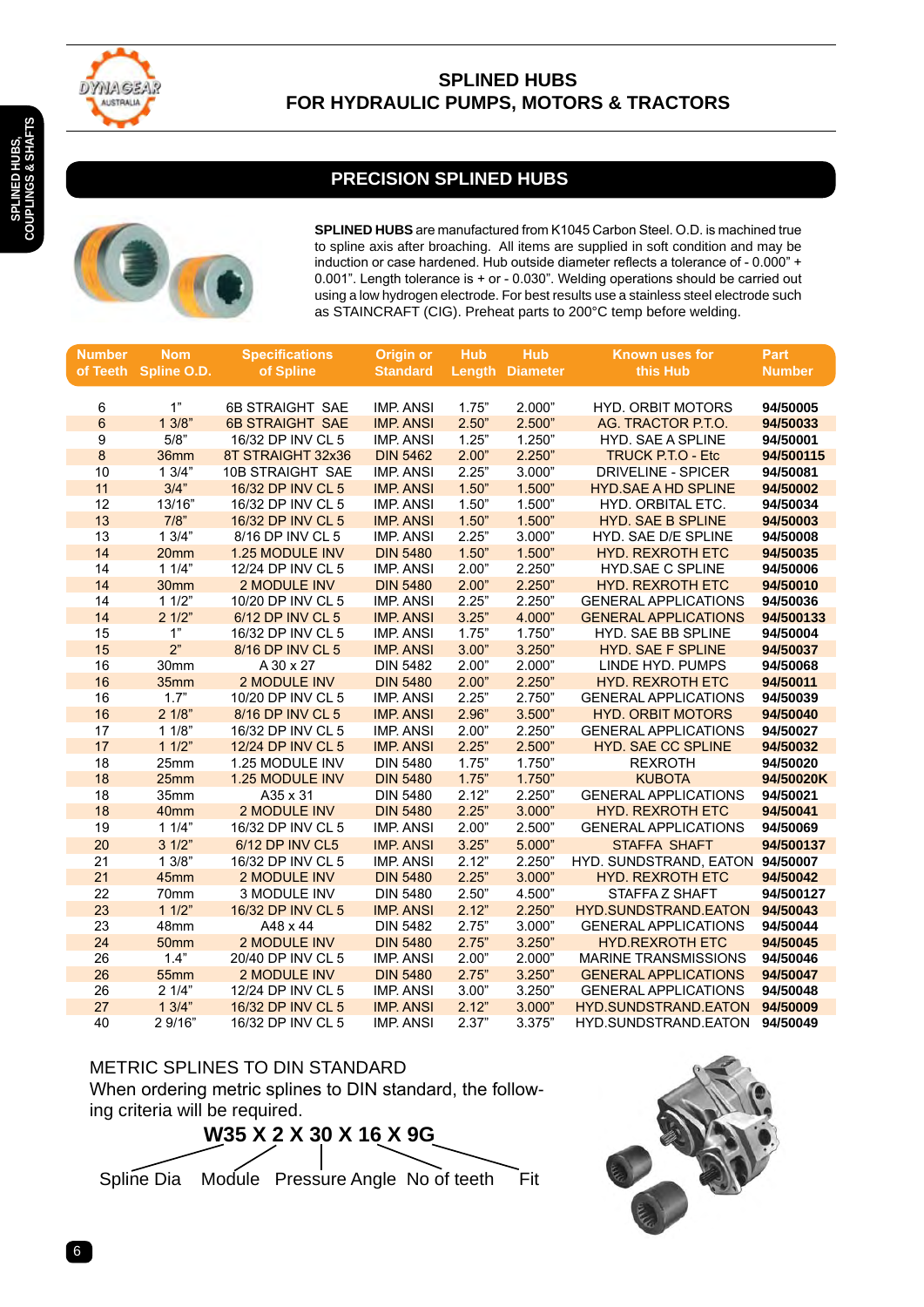

### **SPLINED COUPLINGS FOR HYDRAULIC PUMPS, MOTORS & TRACTORS**

**Splined Hubs,**  SPLINED HUBS,<br>COUPLINGS & SHAI **ouplings & Shafts**

**SPLINE DETAILS.** Female involute splines listed in this catalogue are fillet root side fit. They may be used with flat root fit shafts.

Imperial involute splines are to ANSI B92.1-1970 Class 5. On ANSI splines actual O.D. of mating shaft may be smaller than shown as nominal spline O.D. to allow for root clearance.

Metric involute splines listed are to DEUTSCHE NORMEN DIN 5480, DIN 5482 or DIN 5462.

# **SPLINED COUPLINGS**



**SPLINED COUPLINGS** are manufactured from K1045 Carbon steel. They are intended for joining two splined shafts together and the outside diameter of the coupling cannot be guaranteed to be true to the axis of the spline. Couplings have thin wall, take care if welding.

| <b>Number</b><br>of Teeth | <b>Nom</b><br>Spline O.D. | <b>Specifications</b><br>of Spline | <b>Standard Length</b> | <b>Origin or Coupling</b> | <b>Coupling</b><br><b>Diameter</b> | <b>Known uses for</b><br>this Coupling | Part<br><b>Number</b> |
|---------------------------|---------------------------|------------------------------------|------------------------|---------------------------|------------------------------------|----------------------------------------|-----------------------|
| 6                         | 3/4"                      | <b>6B STRAIGHT SAE</b>             | IMP.                   | 2.5"                      | 13/8"                              | <b>MOBILE EQUIPMENT</b>                | 94/600100             |
| $6\phantom{1}$            | 7/8"                      | <b>6B STRAIGHT SAE</b>             | IMP.                   | $2.5"$                    | 13/8"                              | <b>MOBILE EQUIPMENT</b>                | 94/600101             |
| 6                         | 1"                        | <b>6B STRAIGHT SAE</b>             | IMP.                   | 2.75"                     | 13/8"                              | <b>MOBILE EQUIPMENT</b>                | 94/60005              |
| $\,6\,$                   | 11/8"                     | <b>6B STRAIGHT SAE</b>             | IMP.                   | 2.75"                     | 1 9/16"                            | <b>MOBILE EQUIPMENT</b>                | 94/600102             |
| 6                         | 11/4"                     | <b>6B STRAIGHT SAE</b>             | IMP.                   | 3.25"                     | 17/8"                              | <b>MOBILE EQUIPMENT</b>                | 94/60082              |
| $\,6$                     | 34mm                      | DIN 5463 6 x 28 x 34               | DIN.                   | 80mm                      | 50 <sub>mm</sub>                   | <b>SAI MOTORS</b>                      | 94/600114             |
| 6                         | 113/8"                    | <b>6B STRAIGHT SAE</b>             | IMP.                   | 3.75"                     | 13/4"                              | AG TRACTOR P.T.O.'s                    | 94/60033              |
| $6\phantom{1}$            | 13/8"                     | <b>6B STRAIGHT SAE</b>             | IMP.                   | 6"                        | 13/4"                              | AG TRACTOR P.T.O.'s                    | 94/60033L             |
| 6                         | 11/2"                     | <b>6B STRAIGHT SAE</b>             | IMP.                   | 3.75"                     | 17/8"                              | <b>MOBILE EQUIPMENT</b>                | 94/600104             |
| $\,6$                     | $15/8$ "                  | <b>6B STRAIGHT SAE</b>             | IMP.                   | 3.75"                     | 2 <sup>n</sup>                     | <b>MOBILE EQUIPMENT</b>                | 94/600105             |
| 6                         | 13/4"                     | <b>6B STRAIGHT SAE</b>             | IMP.                   | 3.75"                     | 21/8"                              | <b>MOBILE EQUIPMENT</b>                | 94/60083              |
| 9                         | 5/8"                      | 16/32 DP INV CL 5                  | IMP.                   | 2"                        | 13/8"                              | <b>HYD. SAE A SPLINE</b>               | 94/60001              |
| 10                        | 25mm                      | <b>METRIC INV</b>                  | DIN.                   | 2.75"                     | 13/8"                              | <b>KUBOTA ETC</b>                      | 94/600107             |
| 10                        | 1"                        | <b>10B STRAIGHT SAE</b>            | IMP.                   | 2.5"                      | 13/8"                              | <b>MOBILE EQUIPMENT</b>                | 94/600108             |
| 10                        | 1 1/32"                   | <b>10B STRAIGHT SAE</b>            | IMP.                   | 3.25"                     | 11/2"                              | <b>MOBILE EQUIPMENT</b>                | 94/600123             |
| 10                        | 11/8"                     | <b>10B STRAIGHT SAE</b>            | IMP.                   | 3.25"                     | 11/2"                              | <b>MOBILE EQUIPMENT</b>                | 94/600109             |
| 10                        | 11/4"                     | 10B STRAIGHT SAE                   | IMP.                   | 3.75"                     | 13/4"                              | <b>MOBILE EQUIPMENT</b>                | 94/600110             |
| 10                        | 13/8"                     | <b>10B STRAIGHT SAE</b>            | IMP.                   | 3 <sup>n</sup>            | 13/4"                              | <b>MOBILE EQUIPMENT</b>                | 94/600111             |
| 10                        | 11/2"                     | <b>10B STRAIGHT SAE</b>            | IMP.                   | 3"                        | 17/8"                              | <b>MOBILE EQUIPMENT</b>                | 94/600112             |
| 11                        | 3/4"                      | 16/32 DP INV CL 5                  | IMP.                   | 2 <sup>n</sup>            | 13/8"                              | <b>HYD. SAE A HD SPL</b>               | 94/60002              |
| 13                        | 7/8"                      | 16/32 DP INV CL 5                  | IMP.                   | 2"                        | 13/8"                              | <b>HYD. SAE B SPLINE</b>               | 94/60003              |
| 13                        | 7/8"                      | 16/32 DP INV CL 5                  | IMP.                   | 3"                        | 13/8"                              | <b>HYD. SAE B SPLINE</b>               | 94/60003L             |
| 13                        | 13/4"                     | 8/16 DP INV CL 5                   | IMP.                   | 3.75"                     | 21/4"                              | HYD. SAE D/E SPLINE                    | 94/60008              |
| 14                        | 11/4"                     | 12/24 DP INV CL 5                  | IMP.                   | 3"                        | 13/4"                              | <b>HYD. SAE C SPLINE</b>               | 94/60006              |
| 15                        | 1"                        | 16/32 DP INV CL 5                  | IMP.                   | 3"                        | 11/2"                              | <b>HYD. SAE BB SPLINE</b>              | 94/60004              |
| 20                        | 13/4"                     | 12/24 DP INV CL 5                  | IMP.                   | 3"                        | 21/4"                              | AG TRACTOR P.T.O.'s                    | 94/600113S            |
| 20                        | 13/4"                     | 12/24 DP INV CL 5                  | IMP.                   | 3.75"                     | 21/4"                              | AG TRACTOR P.T.O.'s                    | 94/600113             |
| 21                        | 13/8"                     | 16/32 DP INV CL 5                  | IMP.                   | 3"                        | 13/4"                              | AG TRACTOR P.T.O.'s                    | 94/60007              |
| 21                        | 13/8"                     | 16/32 DP INV CL 5                  | IMP.                   | 6"                        | 13/4"                              | AG TRACTOR P.T.O.'s                    | 94/60007L             |
| 23                        | 11/2"                     | 16/32 DP INV CL 5                  | IMP.                   | 3"                        | 2 <sup>n</sup>                     | <b>HYD SUNDSTRAND</b>                  | 94/60043              |
| 27                        | 13/4"                     | 16/32 DP INV CL 5                  | IMP.                   | 3"                        | 21/4"                              | HYD AND AG.                            | 94/60009              |